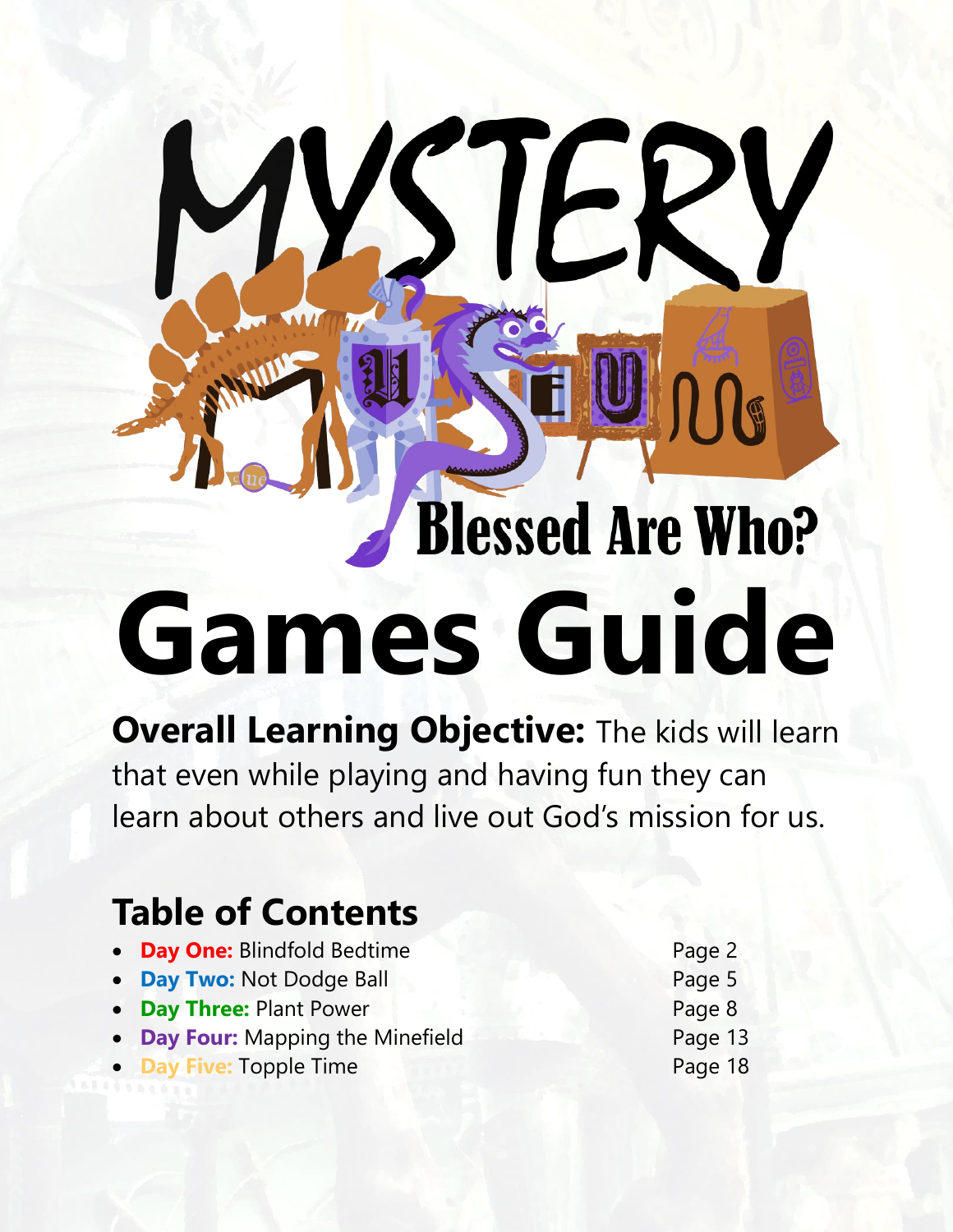

# **Day One: Blindfold Bedtime**

**These games are intended to be played at home by a family or with a small group of neighbors or friends. During this time of the Covid-19 Pandemic, these games are not intended for large groups or public spaces. Please remind the kids to wash their hands frequently and to wear masks when needed.**

**Key Beatitude:** Blessed are **the merciful**, for they will receive mercy. **Character Story:** Esther the Courageous Queen

**Game Overview:** Today the kids will simply get ready for bed while wearing a blindfold. We've given you some other fun challenges to do while blindfolded as well.

**Learning Objective:** What is it like to move around differently? We often assume that being differently-abled is a bad thing. Being different is not bad. With practice someone who is blind, deaf, in a wheelchair, or is different in other ways can do just about anything you can do. They can even do some things that you can't. Being different is good.

#### **Supplies Needed:**

 A blindfold (lab goggles that are covered in something make the best blindfolds; bandanas also work well)

#### **Questions to ask the kids while you're playing together:**

- What's the easiest thing you do during the day?
- Could you do that thing if you were blind?
- What's the hardest thing you do during the day?
- Could you do that thing if you were blind?
- Could a blind person do anything with enough creativity and practice?
- What are things that a blind person is better at doing than people who can see?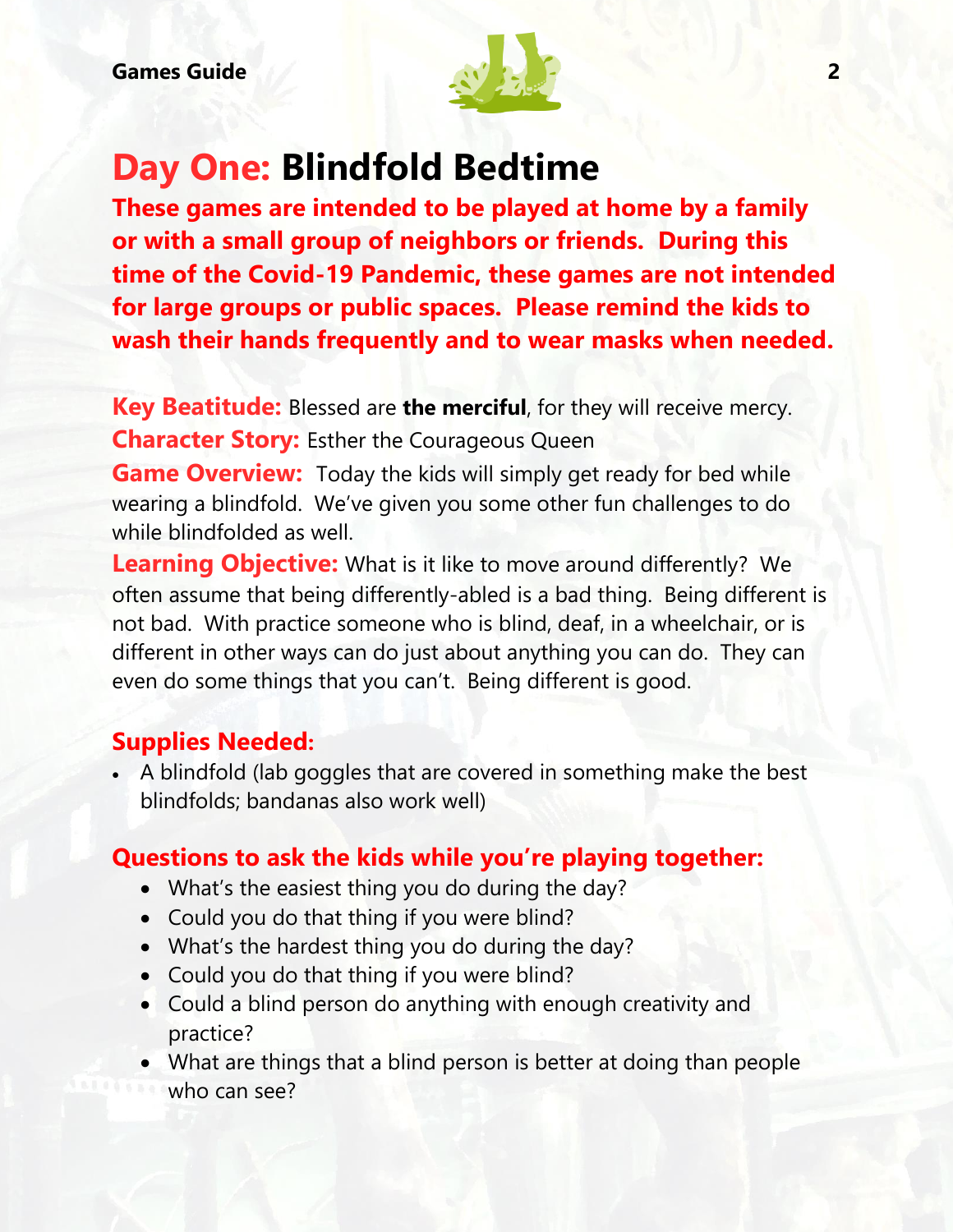

#### **Game Instructions:**

- 1. Explain to the kids that this evening they will be getting ready for bedtime as if they are blind. Assure them that while it will be tough, you will be there to guide them.
- 2. Decide whether you want each child to do this one at a time or all at once before proceeding.
- 3. Give the child a blindfold and make sure it is secure over their eyes.
- 4. Help the kids through whatever bedtime routine is normal. Here are some example tasks to complete:
	- A. Put on pajamas
	- B. Brush teeth
	- C. Climb into bed and pull up the covers
	- D. Read a bedtime story
	- E. Pray

Moving between the bedroom and bathroom or any other necessary space should also be completed with a blindfold and guidance.

5. Take off the blindfold so the child can go to sleep.

#### **Other fun challenges to take on while blindfolded:**

- Challenge each kid to write their name.
- Challenge each kid to draw a smiley face.
- Challenge each kid to make a pb&j sandwich (be prepared for a mess!).
- Challenge each kid to change the batteries in the TV remote.
- Challenge each kid to find something of your choice in the fridge.

**Lesson Reflection:** We take for granted how easy these tasks are when we can see. Yet, these tasks are also relatively simple for someone who has been blind for some time. Practice is what makes the tasks easy. Whether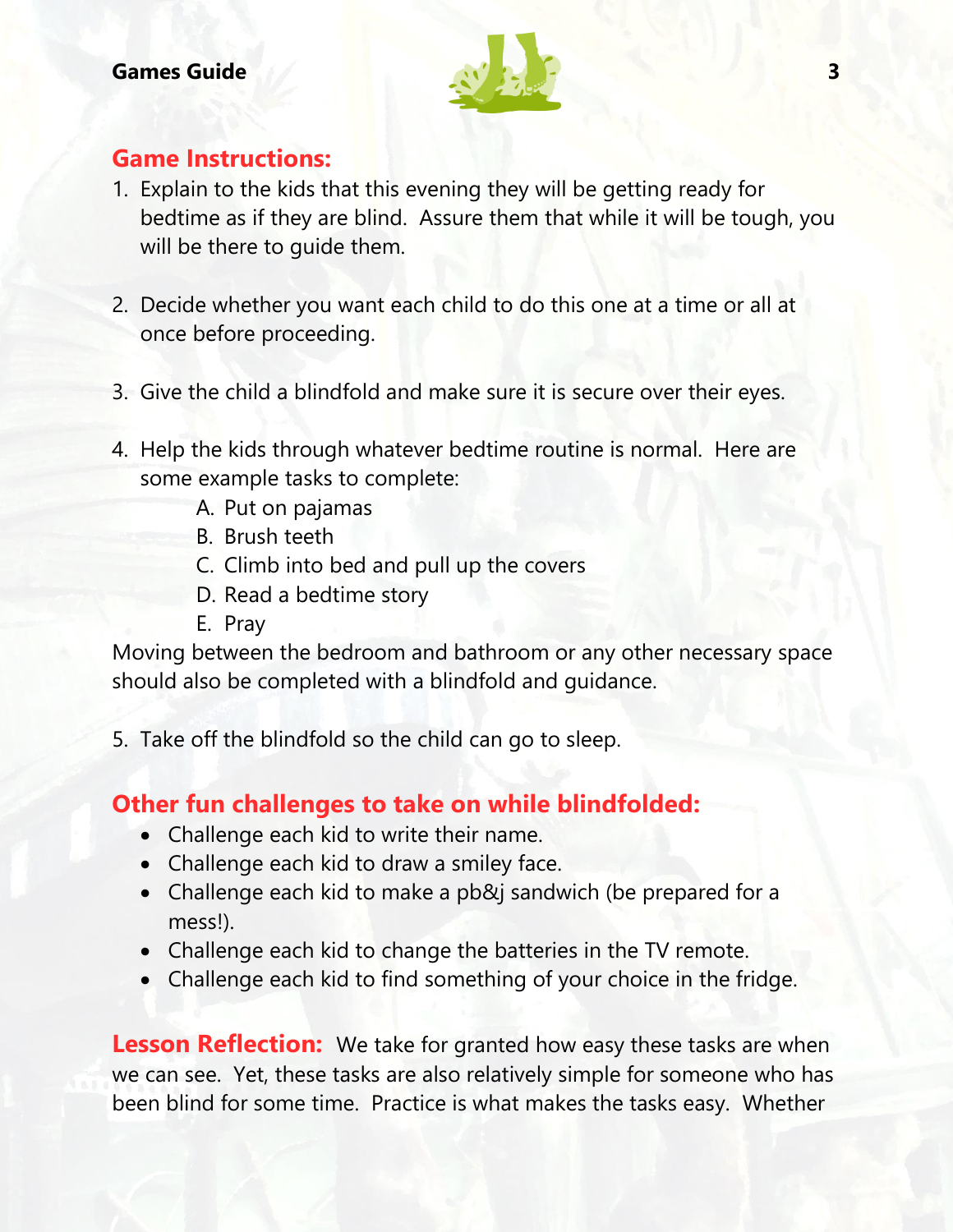

you can see or you are blind, you are capable of doing simple things and great things. When someone has different life experiences from you it might be difficult to understand or appreciate the challenges that they face. We should take the time to understand and appreciate other people's experiences. Esther lived in a time when the people in charge didn't try to understand people who were different. Because of this, Esther had to fight for her people to be safe. She showed great courage in doing this. Today we are much better at understanding differences and even celebrate people who are different from us. Being blindfolded has helped us to understand how coordinated and careful someone who is blind needs to be. Jesus' beatitudes also teach us to live so that others are not just treated fairly but also loved.

### **Extra/Alternative Game: Second Chance Tag**

You will need to designate a playing area with clear boundaries and divide that area in half. Each half will have one "it" person. When a child is tagged she simply goes to the other half of the play area until she is tagged again. This game continues on forever so you will need to pause periodically and change the "it" people. You can also have older kids attempt to tag the "it" person from behind in order to win the game. Esther understood what it was like to be treated differently. She did not have a safe place to go if things went wrong, except that she could always trust in God. Jesus has taught us to be welcoming and to celebrate differences. In Second Chance Tag you always have a safe place to go.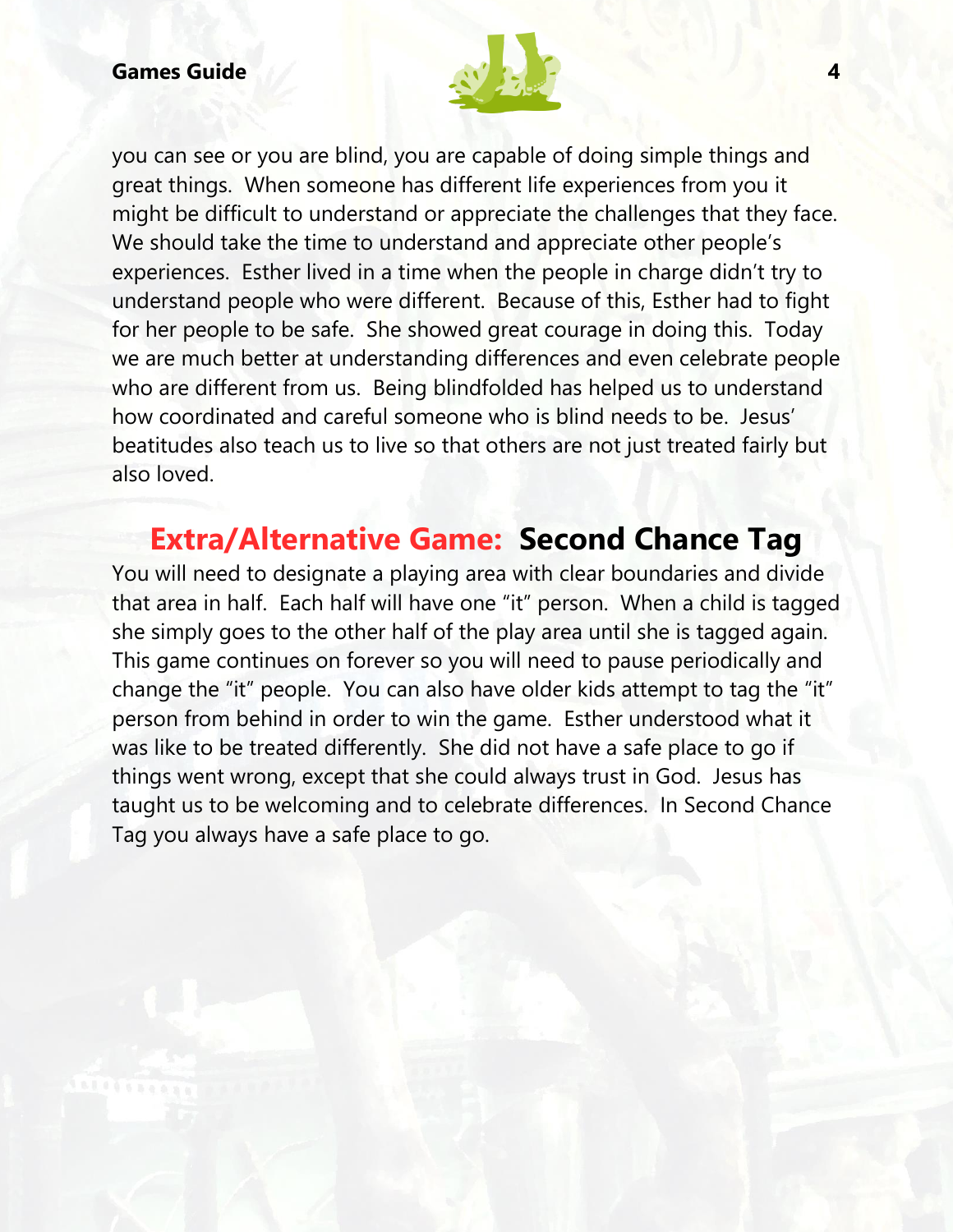

### **Day Two: Not Dodge Ball**

**These games are intended to be played at home by a family or with a small group of neighbors or friends. During this time of the Covid-19 Pandemic, these games are not intended for large groups or public spaces. Please remind the kids to wash their hands frequently and to wear masks when needed.**

**Key Beatitude:** Blessed are the **pure in heart**, for they will see God. **Character Story:** Mary Magdalene the Blessed Believer

**Game Overview:** Not Dodge Ball is pretty much the reverse of dodge ball. Instead of dodging as many balls that are thrown at them as they can, the kids will catch as many pillows that are tossed to them as they can. The object of the game is to have as many pillows off the floor on your side as possible. You can do this by holding them and earning points for your team. You can also do this by putting them on the other side and giving the other team negative points, unless they pick them up!

**Learning Objective:** Can we play a sport where the last to be picked is best? Jesus liked to pick and lift up the people that everyone else ignored or underestimated. When he gave those people a chance, they proved to be incredible! Who will you give a chance to shine?

#### **Questions to ask the kids while you're playing together:**

- Have you ever been picked last for something?
- What did it feel like?
- Has Jesus picked you to be on his team? Yes he has!
- Who did Jesus pick to first share his good news? Mary Magdalene
- Do you think Mary was someone who usually got picked last for things?
- Why did Jesus choose to pick Mary first?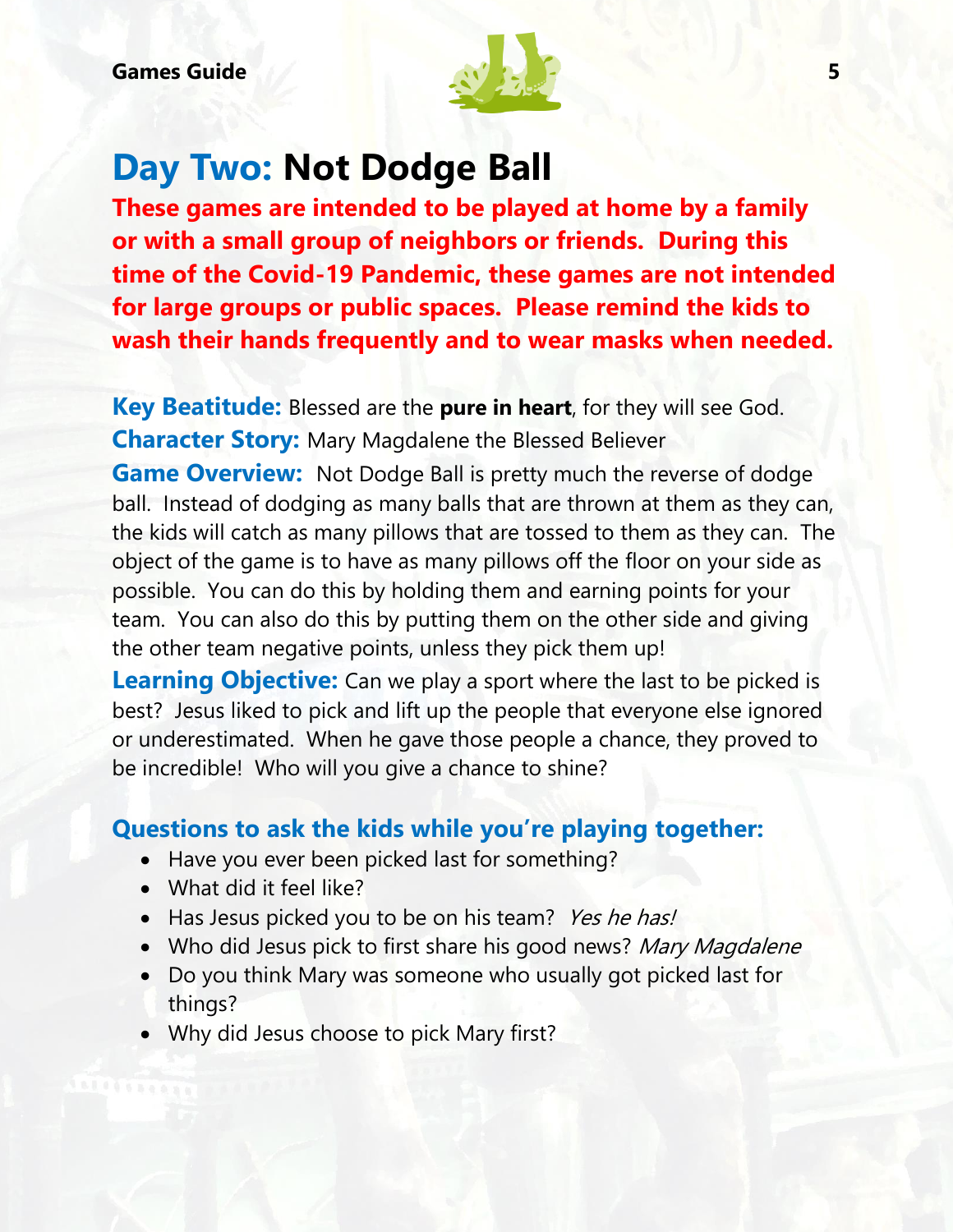

#### **Supplies Needed:**

- Pillows (as many as you can spare)
- Balls (optional)

#### **Game Instructions:**

- 1. Mark off a rectangular play area with clear boundaries and then divide that area in half. Not Dodge Ball can be played inside, in fact you may prefer to play it inside. A living room is a pretty good size for this game.
- 2. Divide the kids into two teams and give each team a side. You can play too!
- 3. Explain to the kids that the object of the game is to have as many pillows off the floor on your side as possible. You can do this by holding them and earning points for your team. You can also do this by putting them on the other side and giving the other team negative points. The kids will have to figure out creative ways to hold as many pillows as they can without them touching the ground before time runs out.
	- a. Kids are not allowed to cross to the other team's side but can kick or toss pillows across the line. Any pillows they're not able to hold should be tossed to the other side.
	- b. If a pillow gets tossed out of bounds, it should go back to the side that tossed it. If any pillows get dropped they need to be picked up or tossed before the timer runs out.
	- c. **Hint**: Older kids might figure out that one person can lie on the ground and act as a pillow platform. This is totally allowed. Just make sure the pile doesn't fall over or get knocked over by an opposing team's toss!
	- d. **Scoring**: Any pillow you are holding earns two points for your team. Any pillow on the ground on your side is worth one negative point for your team.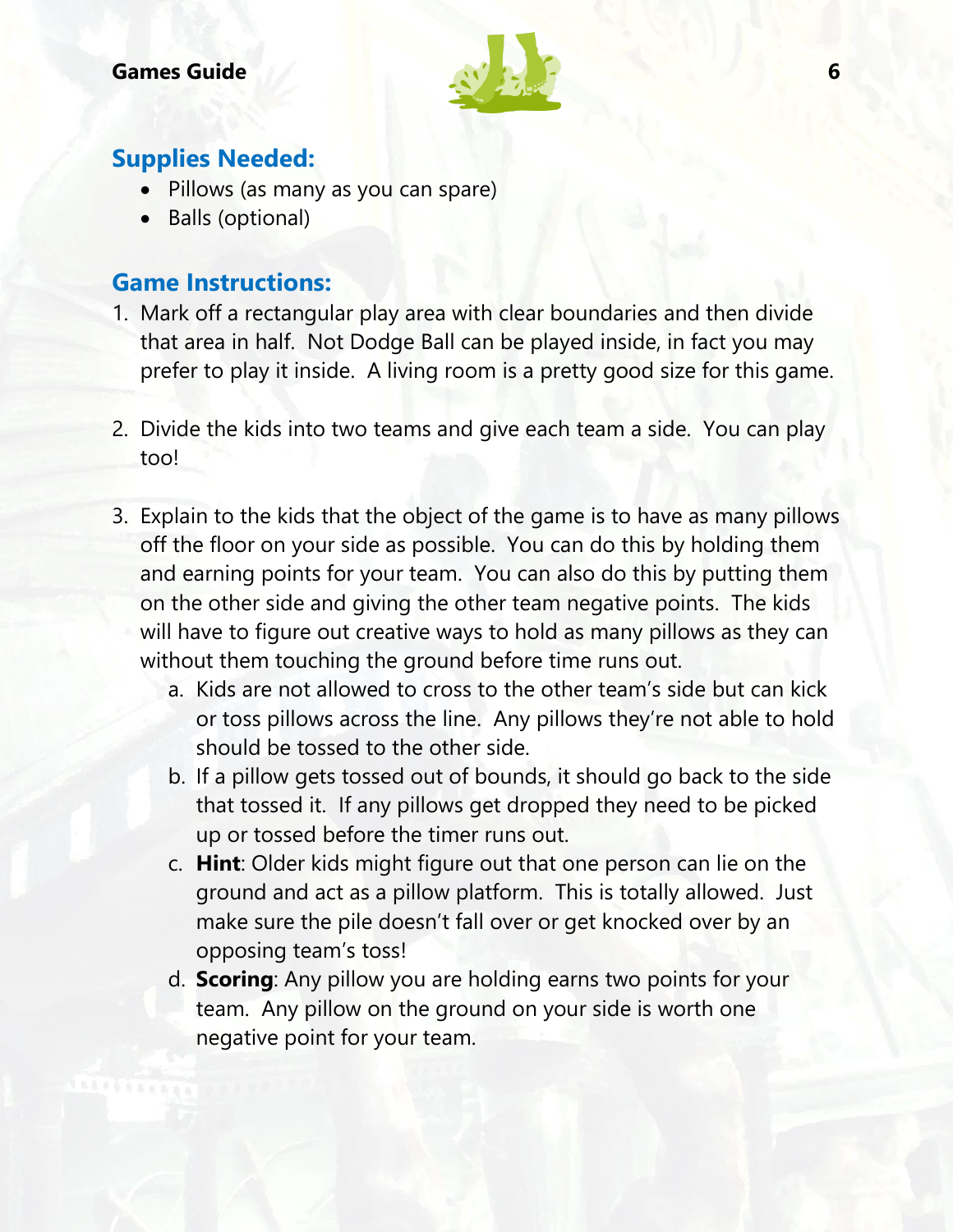

- 4. Divide the pillows in half and give each team half. (You can also play the game with balls but pillows seem to be more fun.)
- 5. Set a timer and begin the game. 5-10 minutes is a good amount of time for a round. When the timer goes off you may count up the pillows on and off the floor on each side. Do not make a big deal of the points. Instead, emphasize having fun and playing again.

**Lesson Reflection:** It can be hard to be picked last for a team. Often the people who get picked first are the most competitive. Not Dodge Ball is competitive but the best competitors are kids who are patient and plan ahead. These kids might typically get picked last, even though they might have the best chance of winning! Today we have been learning about people who are ignored or forgotten like Mary Magdalene. But once you dig a little deeper and find out the whole story you realize just how important Mary was. It doesn't matter if you are the strongest or fastest; in Not Dodge Ball being careful and smart is what helps you win. And even if you don't win you should still be happy for whoever did. Like Jesus teaches us, having a pure heart means having a full heart. Win or lose you are filled with the excitement of playing and having fun with your friends.

### **Extra/Alternative Game: Elbow Tag**

You will need to mark off a rectangular play area with clear boundaries. In this game, everyone gets a partner and links arms. Anyone who is linked with a partner cannot move from their spot. Two people are chosen to split up. One will be "it" and the other will be chased. Whenever the person being chased links with a pair of players, the person on the opposite end must break off. They will now become chased. If the person being chased gets tagged, they become "it." The good news about Jesus that Mary shared was incredible. When people heard it, they literally went running to tell others.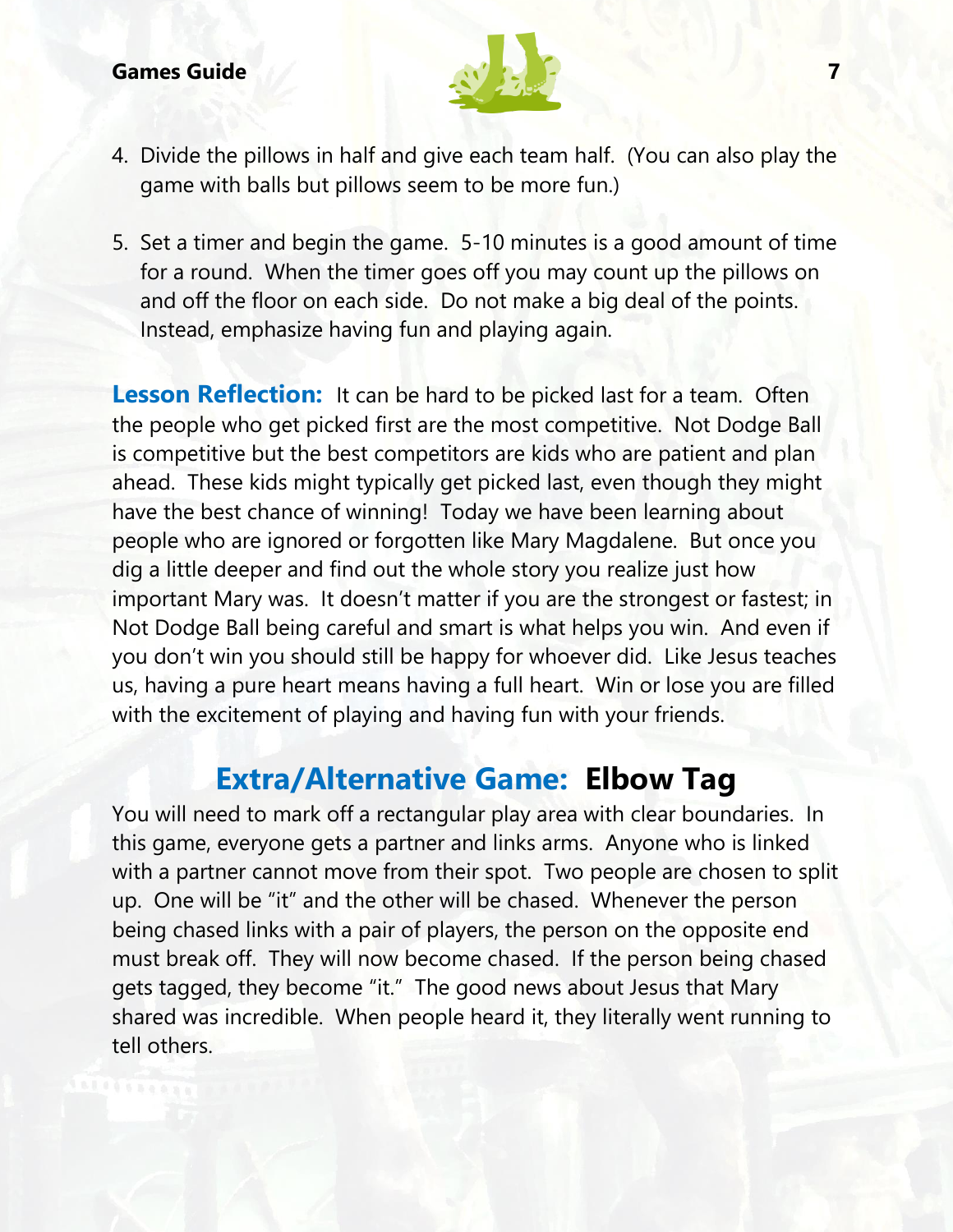

### **Day Three: Plant Power**

**These games are intended to be played at home by a family or with a small group of neighbors or friends. During this time of the Covid-19 Pandemic, these games are not intended for large groups or public spaces. Please remind the kids to wash their hands frequently and to wear masks when needed.**

**Key Beatitude:** Blessed are **the meek**, for they will inherit the earth. **Story Character:** Deborah the Heroic Judge

**Game Overview:** Today is water day in games. The kids will take part in a water relay that will help them learn about how plants grow and about what made Deborah so great. First they will make rain by popping suspended water balloons, while also collecting that water in buckets. The bucket water will then be used to help find "seeds" amidst plant matter. The "seeds" will then take part in a physical reaction, shooting water into the air, as tall as a palm tree.

**Learning Objective:** Can we match the amazing power of a growing plant? We can learn a lot from plants and water just like we're learning a lot from Deborah. Plants use the gifts of water to grow in amazing ways and to produce amazing fruits and vegetables. Deborah used the gifts that God gave her to do amazing things in the world. God calls us to use our gifts in amazing ways too.

#### **Questions to ask the kids while you're playing together:**

- Do you like getting wet?
- What sorts of things do you need water for?
- What do plants and animals need water for?
- Do we also need God to live and grow?
- What can we do to make sure all people, plants, and animals have the water that they need?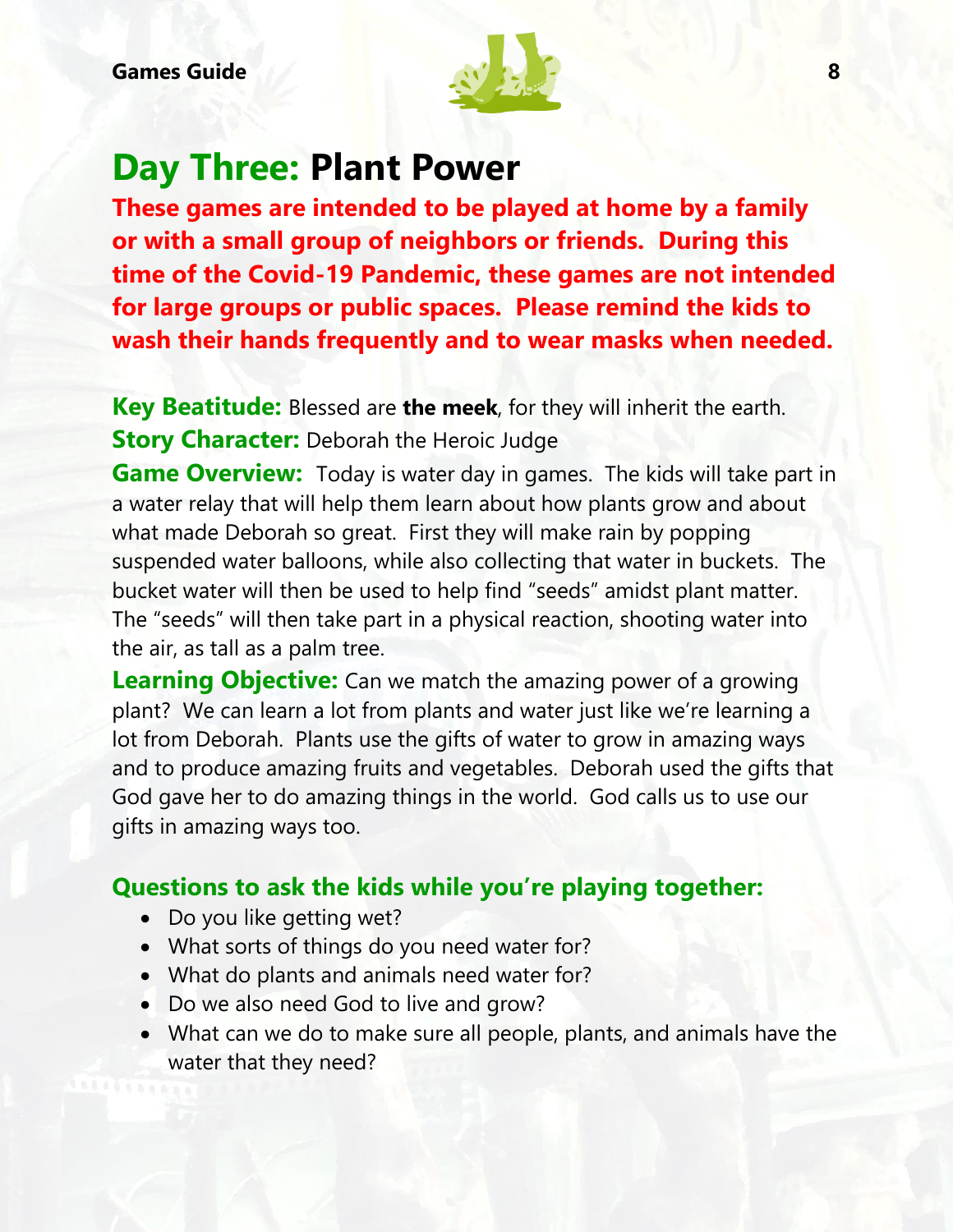

- How would the world be better if there were more plants and animals and less thirsty people?
- What did Deborah do to try to make the world better?

#### **Supplies Needed:**

- Clothesline or Rope
- Water Balloons or regular balloons (at least 3 per kid)
- String
- $\bullet$  Buckets (1-3)
- Grass clipping, mulch, twigs
- Mentos (at least 7)
- Aluminum foil or cling wrap
- Permanent marker
- Fork
- Masking Tape
- Baseball Cap
- Lemon-lime or orange flavored seltzer water

#### **Preparing for the game:**

- 1. Fill up the water balloons. We recommend at least 3-5 balloons per kid. **Water balloons are a choking hazard for young kids and wildlife. Make sure that you take special care to pick up every little piece of balloon after they have been popped.**
- 2. Tie a clothes line within the play area and hang the balloons from the line using string. You want the balloons to end up at the eye-line of the kids.
- 3. Tape a fork to the brim of a baseball cap so that it is pointing away from the cap.
- 4. Wrap seven mentos in aluminum foil or cling wrap so that they are air tight. On each wrapped mentos, write one of these letters: B L E S S E D. We recommend using a permanent marker. These lettered and wrapped mentos will be pretend "seeds." Mix the "seeds" together with the grass clippings, mulch, and twigs in a bucket. The "seeds" should be completely concealed.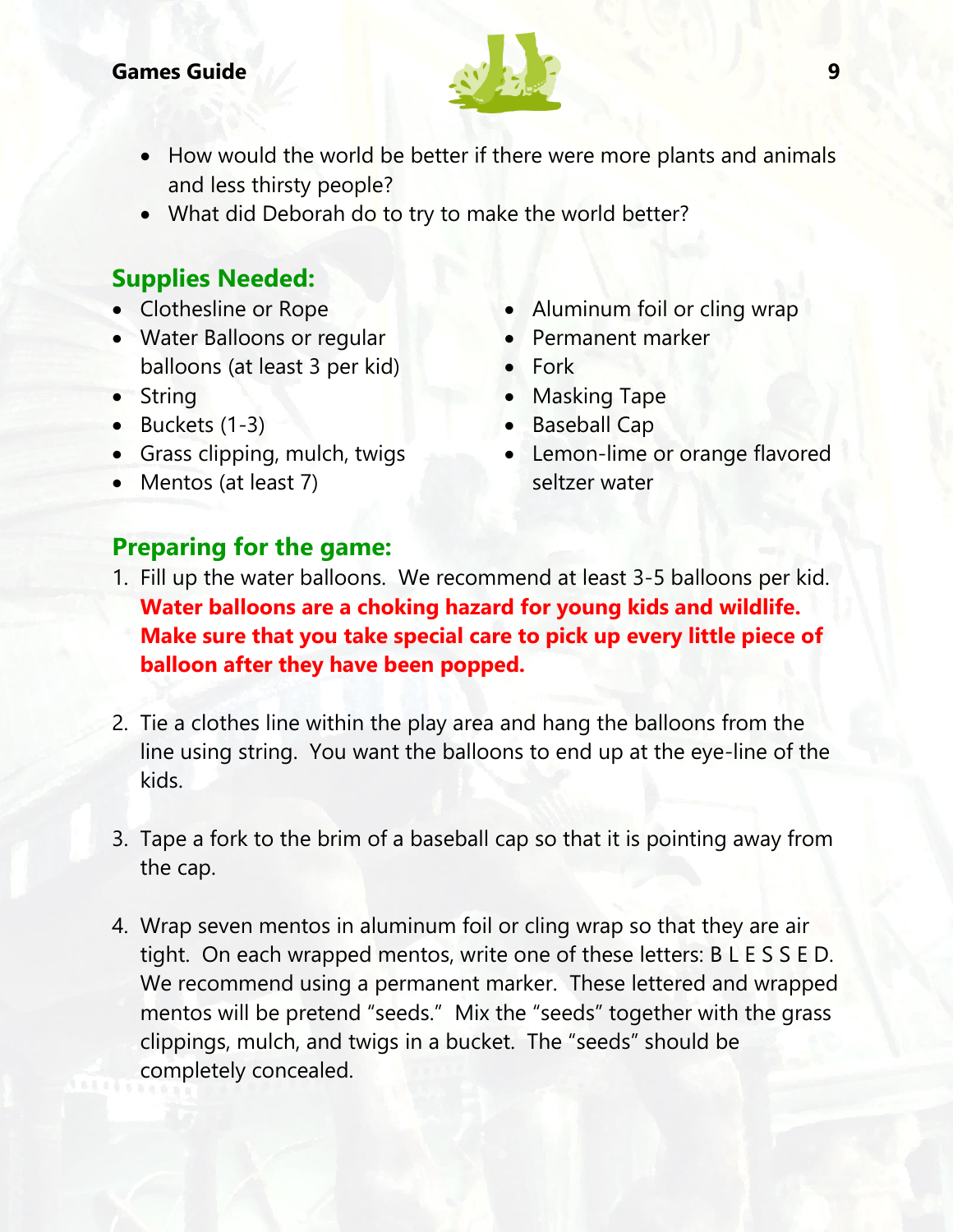

#### **Game Instructions:**

- 1. Explain to the kids that they will be simulating the growth of a plant using water. Explain the following steps and demonstrate if needed:
- 2. **Making Rain**  The kids will take turns wearing the fork hat to pop a water balloon. They can close their eyes or take the hat off if they'd prefer. Have each kid pop at least one balloon, or two depending upon how many balloons you have filled and the number of kids.



- 3. **Capturing Rainwater** While one kid pops a balloon, another should be holding a "seed" and plant matter filled bucket to catch the water as it falls.
- 4. **Enriching the Soil** Have the kids place the bucket on the ground so that they can all gather around it. In turns they should each reach into the bucket and try to find one "seed" amidst the water and plant matter. This is supposed to be a bit gross and messy. After all the "seeds" are found have the kids spell out the word "blessed."

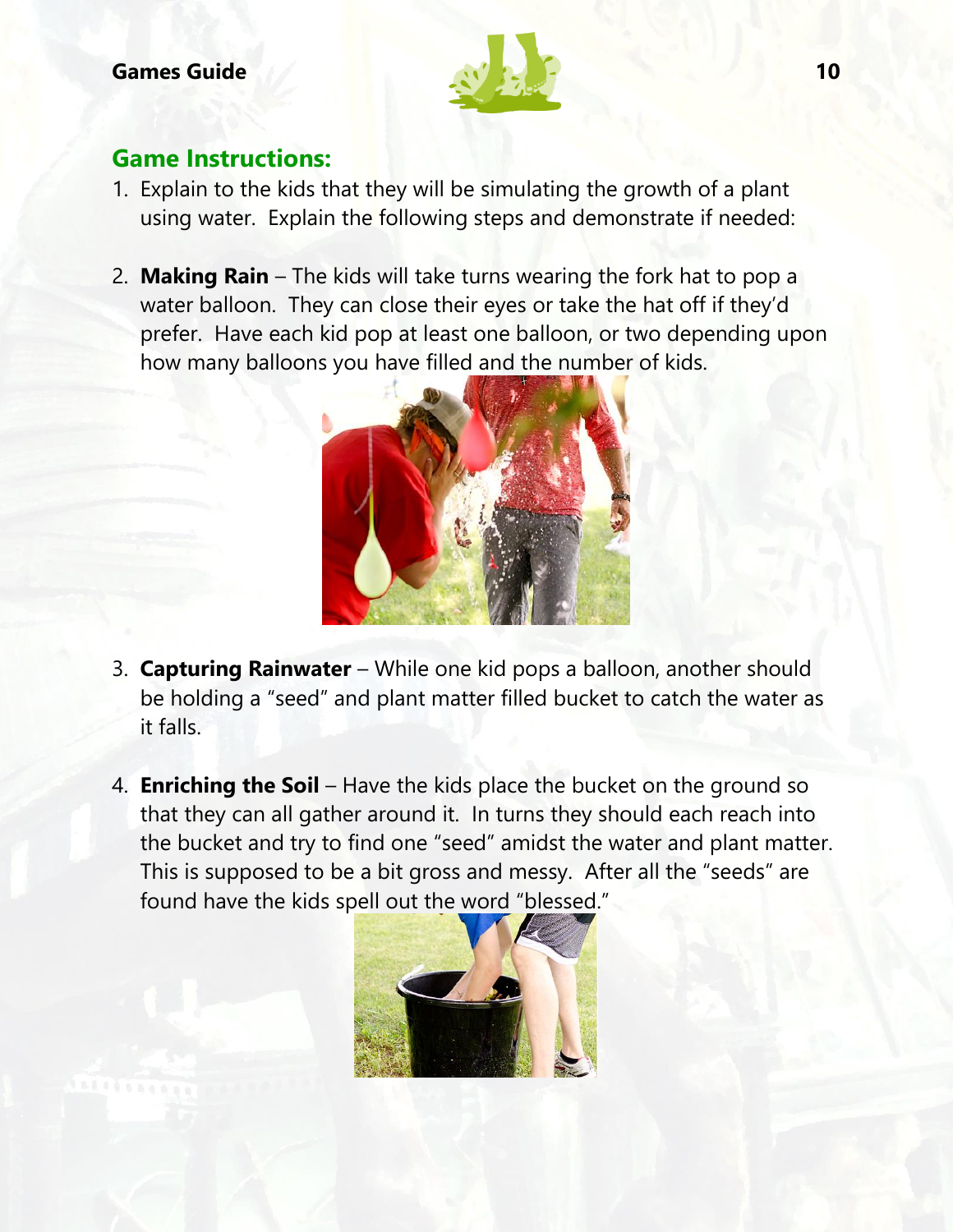

5. **Explosive Plant Growth** – Reveal that each "seed" has a protective outer shell and a center packed with potential, just like a real seed. Have the kids unwrap each "seed." Carefully help the kids to quickly place at least one of the mentos inside of a lemon-lime or orange flavored seltzer water bottle\*. Quickly recap the bottle and set it upright on the ground. Make sure everyone is standing back. The bottle cap should fly off as the water creates a geyser into the sky.

> \***The seltzer water must be fruit flavored or the geyser will be anticlimactic. Diet Coke also works really well for this but is a bit stickier and looks less like water.**

6. After the kids have completed the entire relay at least once, have them repeat whatever steps they found most fun.

**Lesson Reflection:** The kids made rain; they collected that rain among the plant matter that you can find in the forest; they mixed up that plant matter in water to make soil; they found seeds in that soil; they propelled water up from that seed like an imaginary plant. It takes a lot for a plant or tree to grow. You need water, soil, a seed, sunlight, and carbon dioxide. A lot goes into growing a strong person too. Deborah had many gifts that made her a prophet, warrior, musician, and judge. She was as strong as the great palm tree that she sat under each day, but that strength came from listening to God and finding and nurturing the gifts God gave her. As Jesus teaches us, we should be meek like Deborah and humbly use our gifts to lift up others.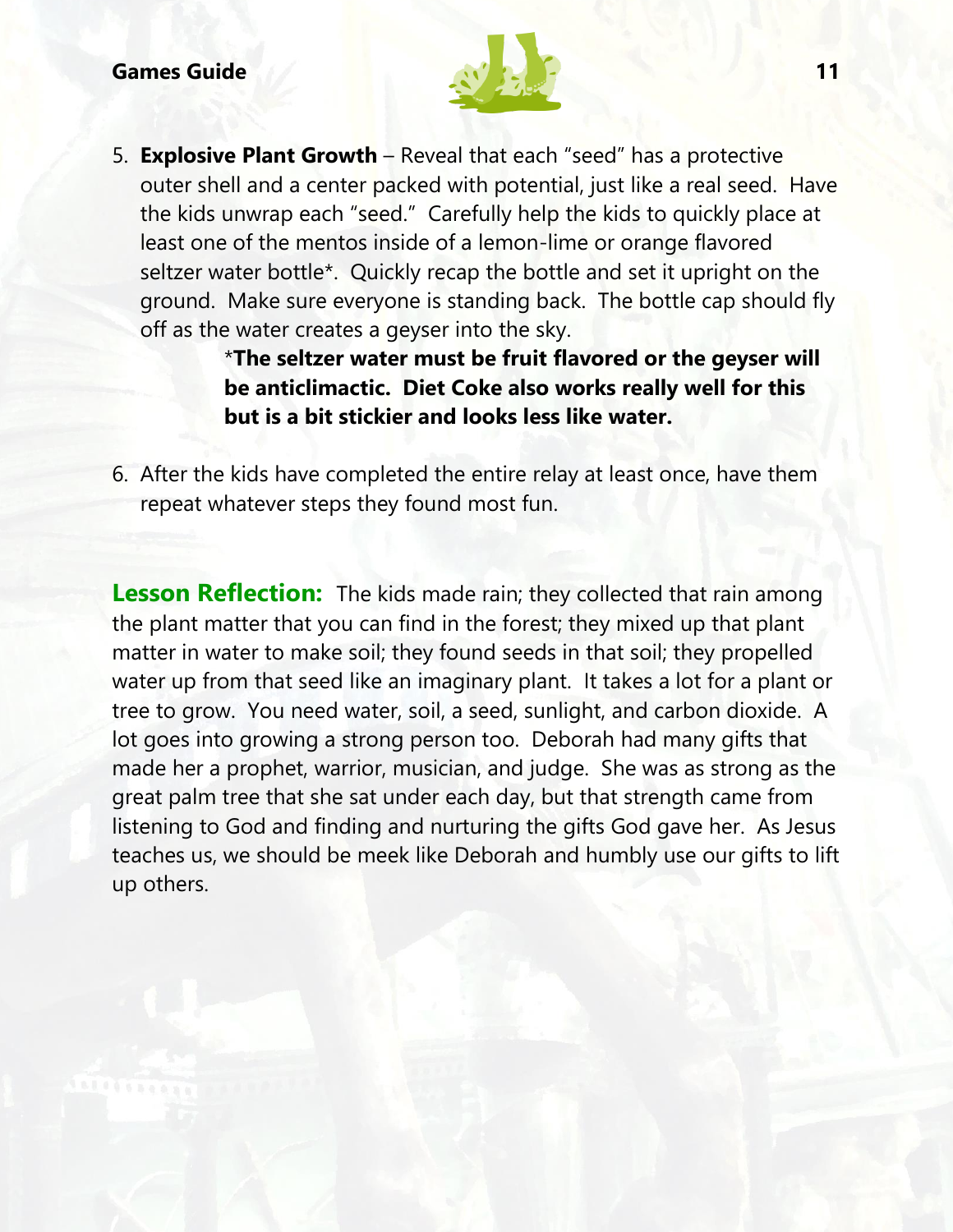

### **Extra/Alternative Game: Blob Tag**

You will need to mark off a rectangular play area with clear boundaries. This game begins with one person who is "it." When that person catches someone they link elbows with the "it" person and become part of the blob. The entire blob is "it" and can tag more people. The last person left without being tagged, is "it" as the game starts again. Deborah's strength was drawn from the many gifts that God gave her as well as the people around her. She is a great representation of the Body of Christ, like blob tag.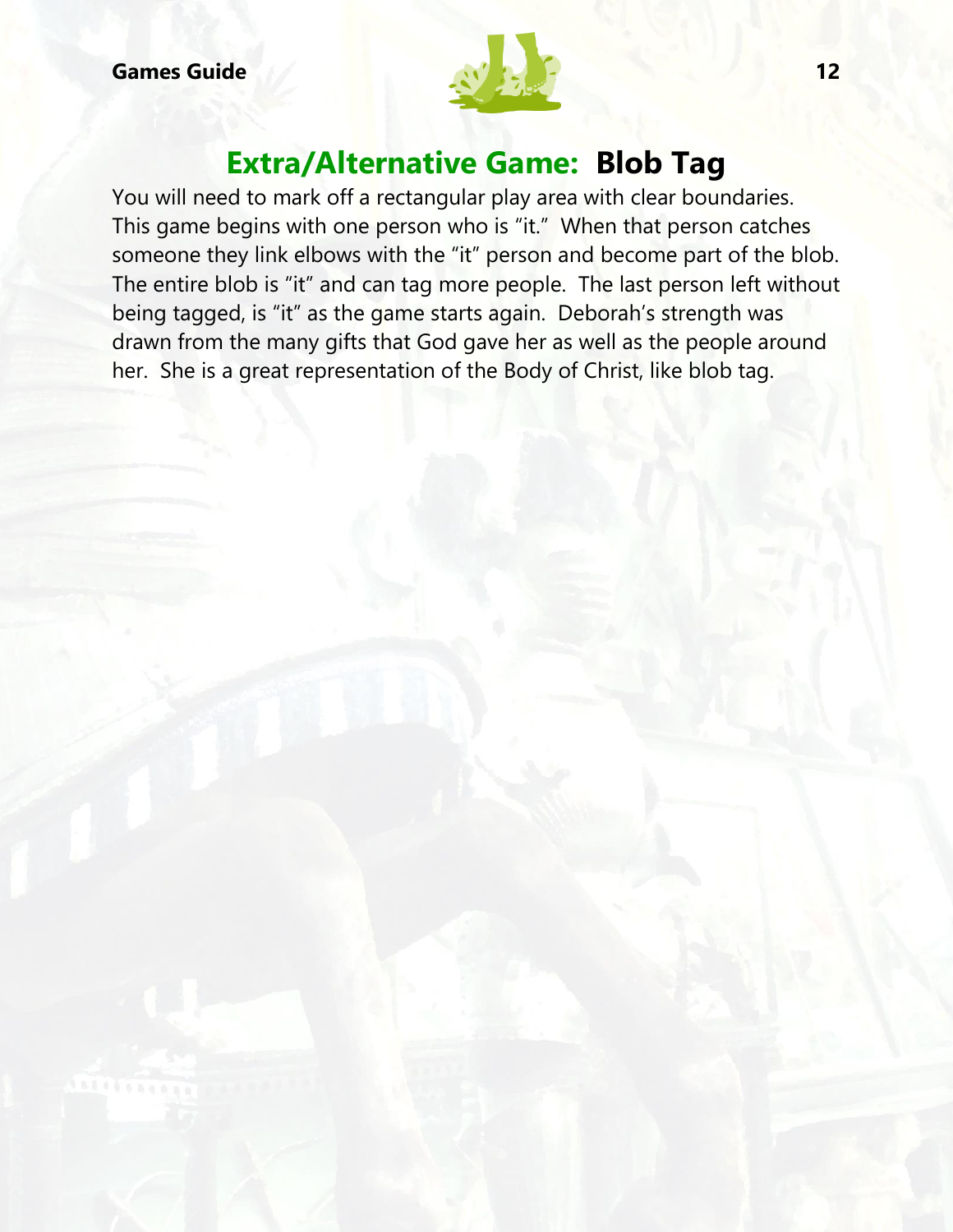

# **Day Four: Mapping the Minefield**

**These games are intended to be played at home by a family or with a small group of neighbors or friends. During this time of the Covid-19 Pandemic, these games are not intended for large groups or public spaces. Please remind the kids to wash their hands frequently and to wear masks when needed.**

**Key Beatitude:** Blessed are **the poor in spirit**, for theirs is the kingdom of heaven.

**Story Character:** Tabitha the Beloved Servant

**Game Overview:** The kids will try to navigate a difficult "minefield" map and learn how to rely on each other.

**Learning Objective:** Where can you find help while trying to walk through the world in the right way? You can always look to God for help! How can you be of help to others? There are always ways to help those in need; you just have to be ready and willing. That's how Tabitha lived her amazing life.

#### **Questions to ask the kids while you're playing together:**

- When you're out walking someplace new or exploring, do you always know which direction to go?
- How do you figure out the right way to go?
- Do you ever ask for help or rely on other people?
- Has anyone ever asked you for help in knowing which way to go?
- Do you think you can ask for God's help?

#### **Supplies Needed:**

- Map Tiles (provided in a separate printable pdf, two per page)
- Computer Printer
- Sidewalk chalk, string and pegs, cones, carpet squares, foam tiles, large construction paper, or some other way to mark off a grid.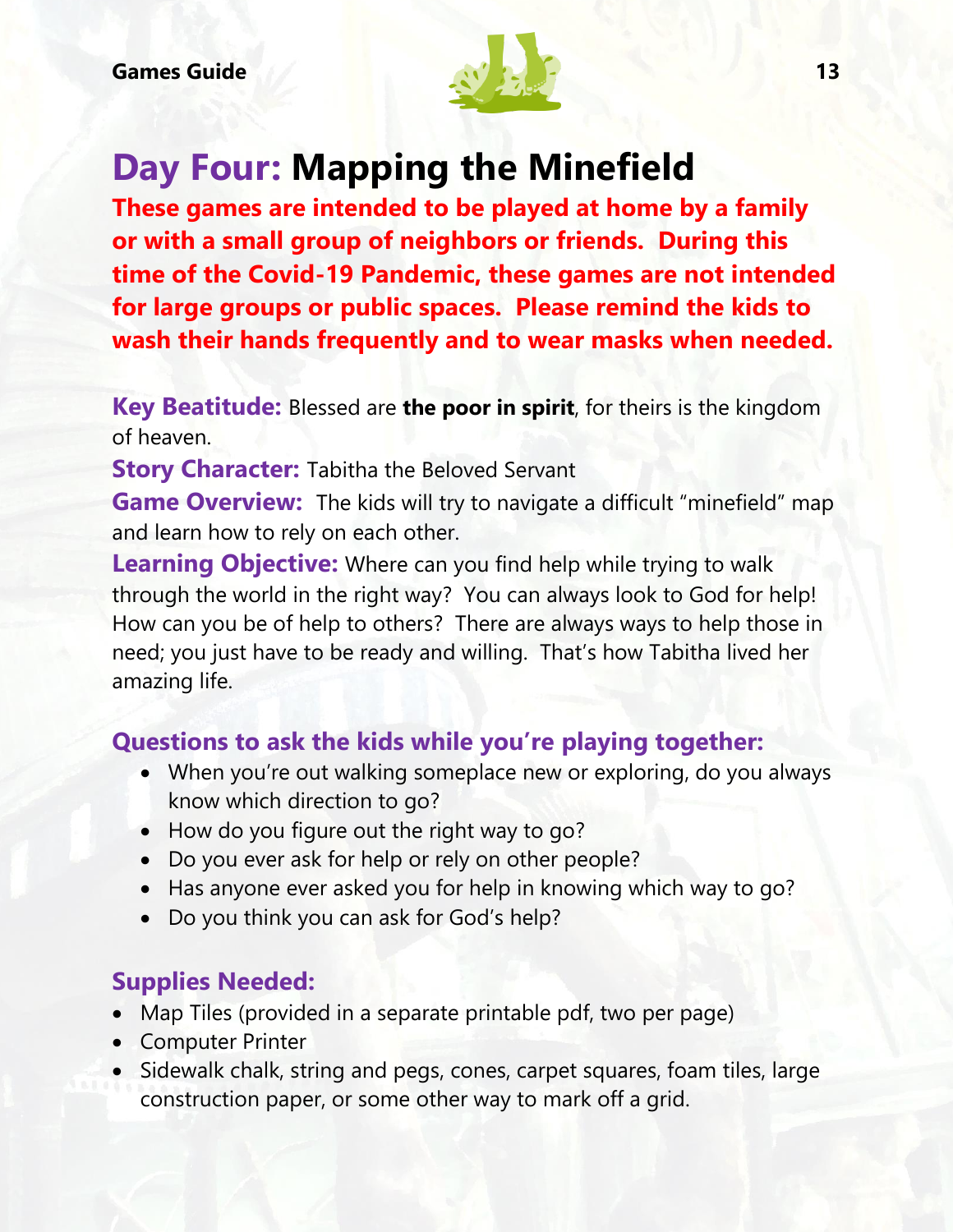

**Preparing for the Game** (complete these steps first):

- 1. If you are working on a cement or stone surface, use the sidewalk chalk to draw out a grid that it at least 6 spaces long and 5 spaces tall. The squares of the grid should be about 18 inches per side. The cones or string and pegs are good for playing outside in the grass. The cones or carpet squares are good for playing inside.
- 2. Print off and organize the map tiles into a map. You can use the recommended grids shown below or make up your own. Be sure that the tiles end up facing down so that they are hidden at first. The compass tile is the starting point and the treasure tile is the goal.



#### **Recommended Grids** (with safe in green and dangerous and impassable in red)

| Preschool      |                 |                 |                 |  |  |  |
|----------------|-----------------|-----------------|-----------------|--|--|--|
| <b>Trees</b>   | Goat            | <b>Monkey</b>   | <b>Treasure</b> |  |  |  |
| <b>House</b>   | <b>Mountain</b> | Lake            | <b>Rabbit</b>   |  |  |  |
| Panda          | Tiger           | <b>Mountain</b> | Mountain        |  |  |  |
| <b>Compass</b> | <b>Trees</b>    | <b>Trees</b>    | Dog             |  |  |  |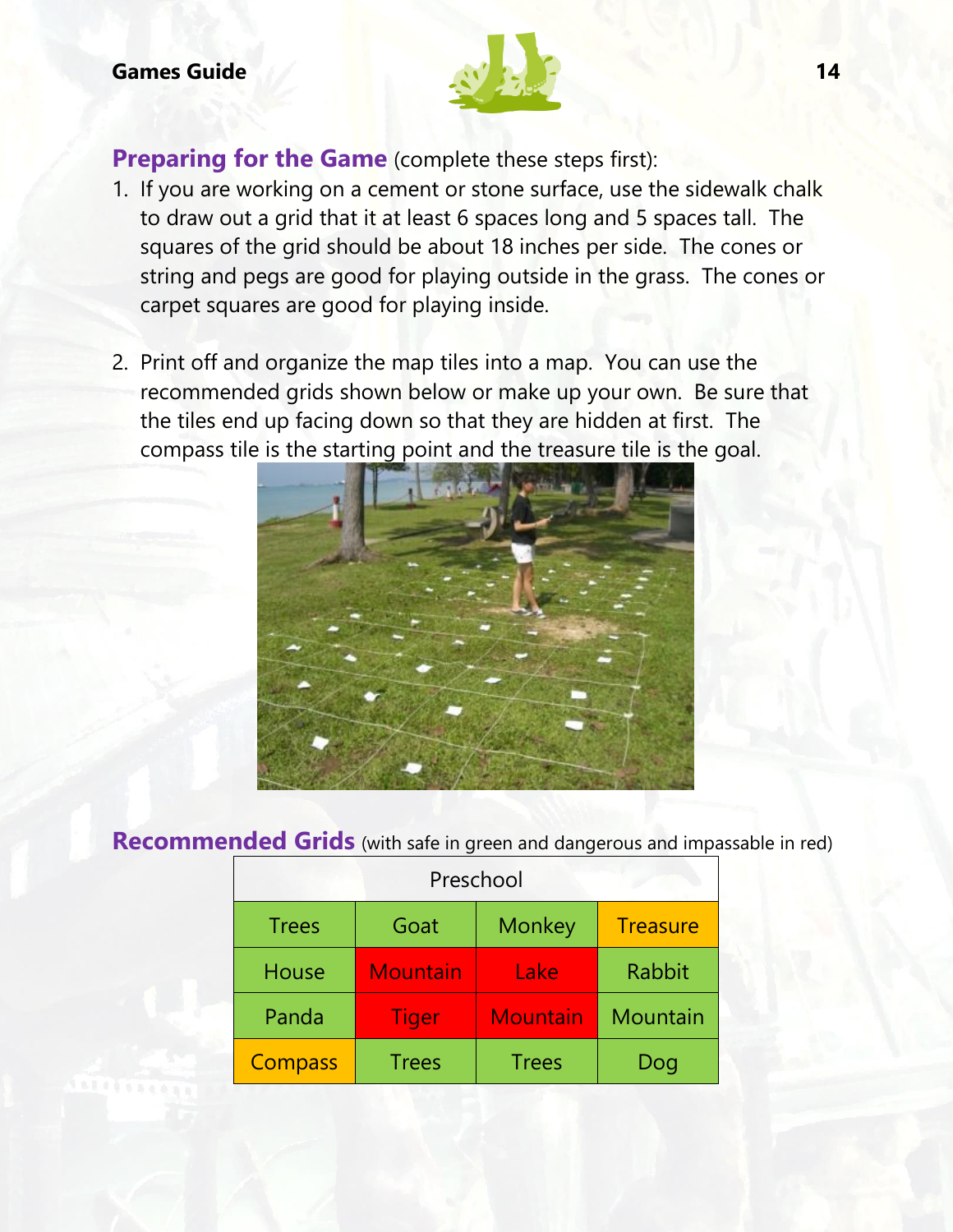

| Kindergarten-1 <sup>st</sup> Grades |               |                                  |                 |               |  |  |  |
|-------------------------------------|---------------|----------------------------------|-----------------|---------------|--|--|--|
| <b>Trees</b>                        | Panda         | <b>Rabbit</b><br><b>Treasure</b> |                 | Grass         |  |  |  |
| <b>Bridge</b>                       | <b>River</b>  | <b>Waterfall</b>                 | <b>River</b>    | <b>Bridge</b> |  |  |  |
| House                               | Goat          | <b>Trees</b>                     | <b>Tiger</b>    | Grass         |  |  |  |
| <b>Mountain</b>                     | <b>Dragon</b> | House                            | <b>Mountain</b> | Monkey        |  |  |  |
| <b>Compass</b>                      | <b>Trees</b>  | <b>Trees</b>                     | Dog             | <b>Horse</b>  |  |  |  |

| an ma<br>$2^{nd}$ -5 <sup>th</sup> Grades |                 |                  |                  |               |                 |  |  |  |
|-------------------------------------------|-----------------|------------------|------------------|---------------|-----------------|--|--|--|
| <b>Trees</b>                              | Panda           | Rabbit           | Monkey           | <b>Trees</b>  | Horse           |  |  |  |
| <b>Bridge</b>                             | <b>River</b>    | <b>Waterfall</b> | <b>River</b>     | <b>Dragon</b> | <b>Bridge</b>   |  |  |  |
| <b>House</b>                              | Goat            | <b>Trees</b>     | Dog              | <b>Trees</b>  | <b>Trees</b>    |  |  |  |
| <b>Mountain</b>                           | <b>Mountain</b> | House            | <b>Waterfall</b> | <b>Tiger</b>  | Monkey          |  |  |  |
| <b>Compass</b>                            | Panda           | <b>Trees</b>     | <b>Mountain</b>  | Lake          | <b>Treasure</b> |  |  |  |

#### **Game Instructions:**

- 1. Show the kids the grid of tiles that you have laid out and explain that the grid represents a new and mysterious land that they are about to explore. Somewhere hidden in that grid is a wondrous treasure but there are also many hidden dangers to avoid. Flip over the compass tile so that they know where to start.
- 2. Line the kids up along one side of the grid with the front of the line closest to the starting compass tile.
- 3. Explain that the kids will take turns entering the grid and searching for the treasure. Starting from the compass tile the kids can move in any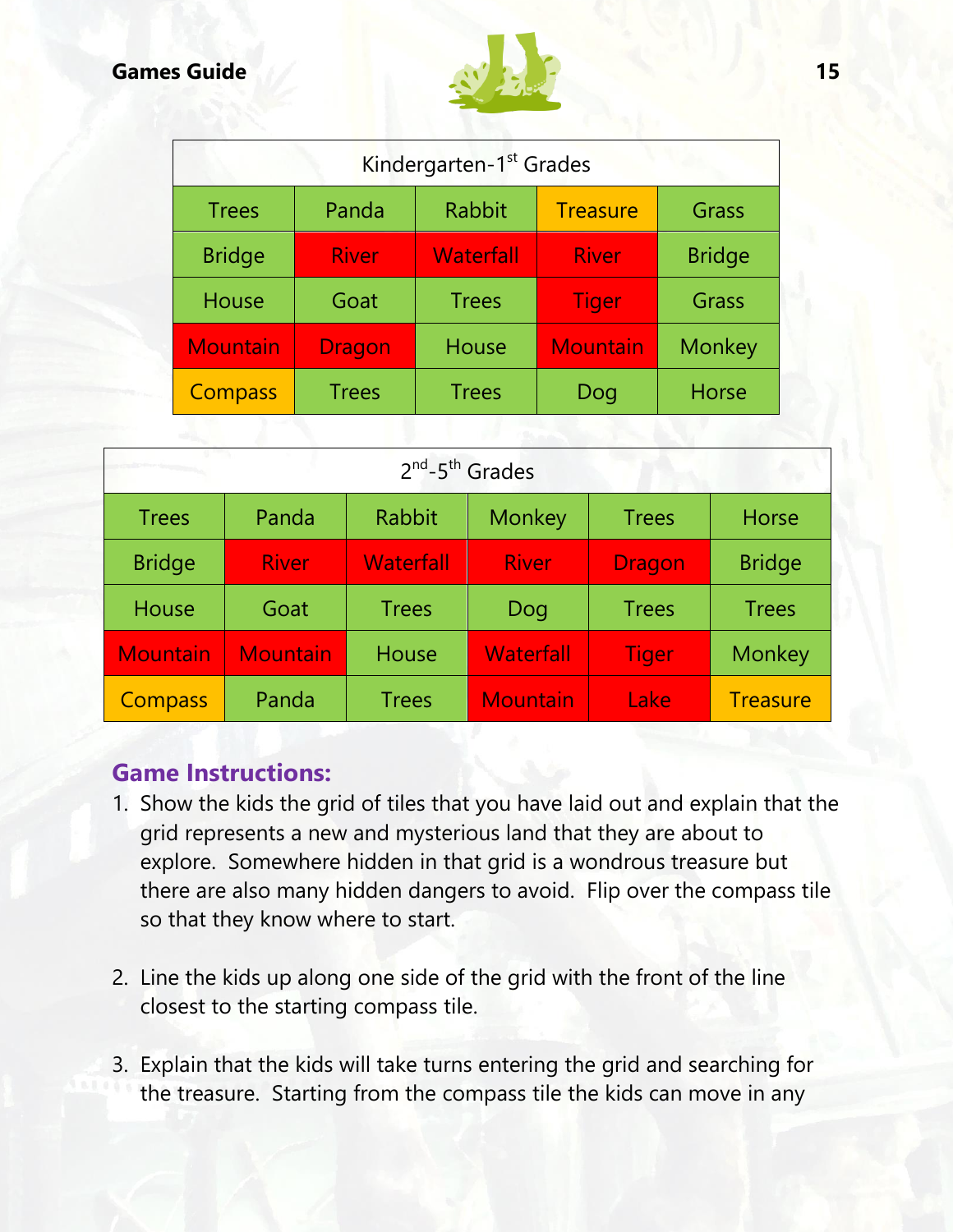

direction except diagonal. Any tile that a child steps on is "discovered" and flipped over to reveal what's hidden. If it is a safe (green) tile they can move forward by selecting another tile. If it is a dangerous (red) tile or an impassable (red) tile they most go to the end of the line. Discovered tiles remain discovered and are not flipped back over. Taking turns, the kids continue along the expanding safe path until they discover the treasure. (For added difficulty that older kids could be able to handle, do not keep red impassable or dangerous tiles discovered. Only keep green safe tiles flipped over. This way the kids will have to work together to remember which tiles they have already discovered as impassable or dangerous.)

4. If you have extra time, create another map for the kids to explore. If the kids moved too quickly through the first map, create a larger map or use the hidden red tile method explained in the previous step.

**Lesson Reflection:** The grid of the map with all of its various tiles is like one of the quilts that Tabitha made. The kids had to explore their way through the map, running into obstacles and into safe places. The kids also had to work together to find their way to the end. If one kid had to go to the end of the line, there was another ready to keep going. Tabitha was a beloved member of her community. The community didn't love Tabitha because she was the smartest or the wealthiest but because she was the most helpful. Tabitha always helped those who needed her. Everyone in the community knew that there would always be at least one other person ready to step in and help them out—Tabitha.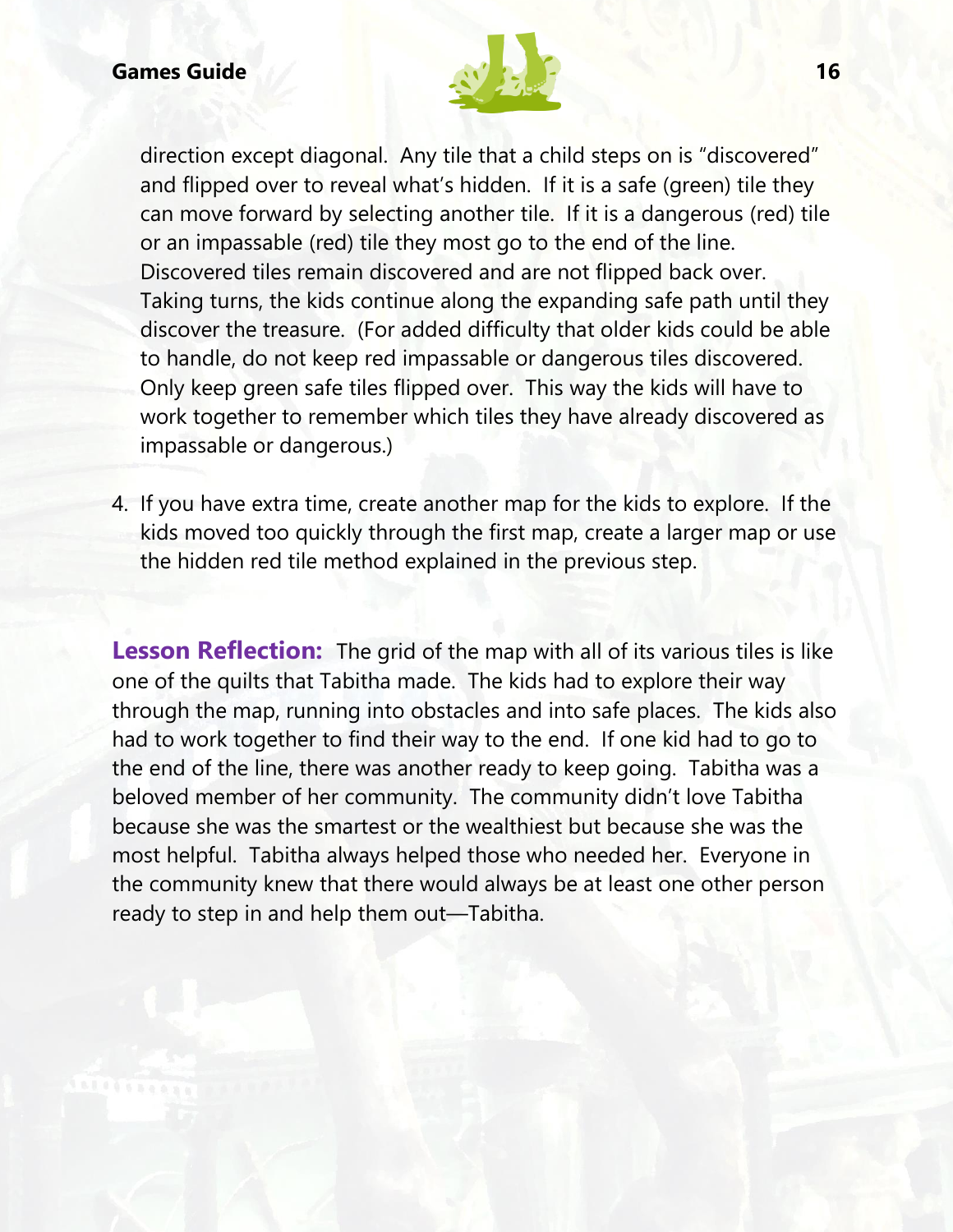

### **Extra/Alternative Game: Resurrection Tag**

You will need to designate a play area with clear boundaries. One or two kids are chosen to be "it." They are "death" and anyone who they tag dramatically dies on the spot. However, those who are left untagged may gather around a victim in a group of at least two-three and shout "(victim's name) wake up!" The kids are safe while they do this. The victim is then resurrected until tagged again. Tabitha was beloved by her community and resurrected by Peter through God's power because of that. The kids will have to help each other in this game to know that resurrection power.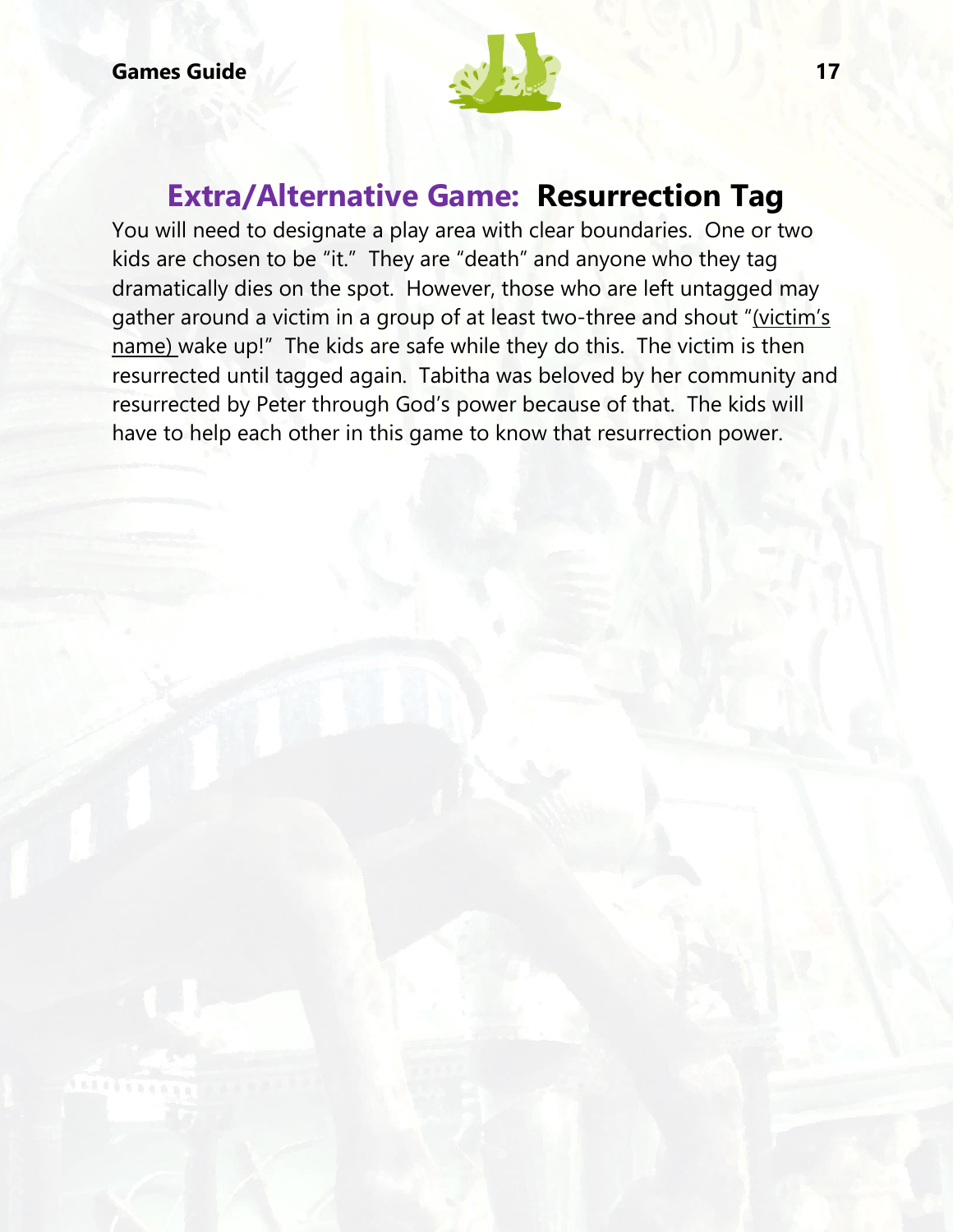

## **Day Five: Topple Time**

**These games are intended to be played at home by a family or with a small group of neighbors or friends. During this time of the Covid-19 Pandemic, these games are not intended for large groups or public spaces. Please remind the kids to wash their hands frequently and to wear masks when needed.**

**Key Beatitude:** Blessed are **the peacemakers**, for they will be called children of God.

**Story Character:** Miriam the Fearless Prophet

**Game Overview:** Toppling is a game in which kids set up objects, like dominos, in sequence before knocking the first one over and watching the whole line topple. The world record book topple included 10,200 books in Frankfurt, Germany, in 2016. Your kids probably won't be able to set up that many books but they should be challenged to make their own amazing book topple.

**Learning Objective:** How many books does it take to make a difference? Giving a kid in need even just one book to read is like setting off a bunch of dominos. When we read and learn it opens up so many possibilities for us and the awesome story that God is telling through us. What Miriam did a thousand years ago also set off a series of dominos that are still changing the world.

#### **Questions to ask the kids while you're playing together:**

- Does it take any patience to work with the dominos or books?
- Do you think Miriam had to have patience?
- How does it feel to work hard on this and then to watch all the dominos fall down?
- Are there other ways that hard work can pay off in the end?
- What goal did Miriam work hard towards completing?
- What does God want us to work hard towards completing?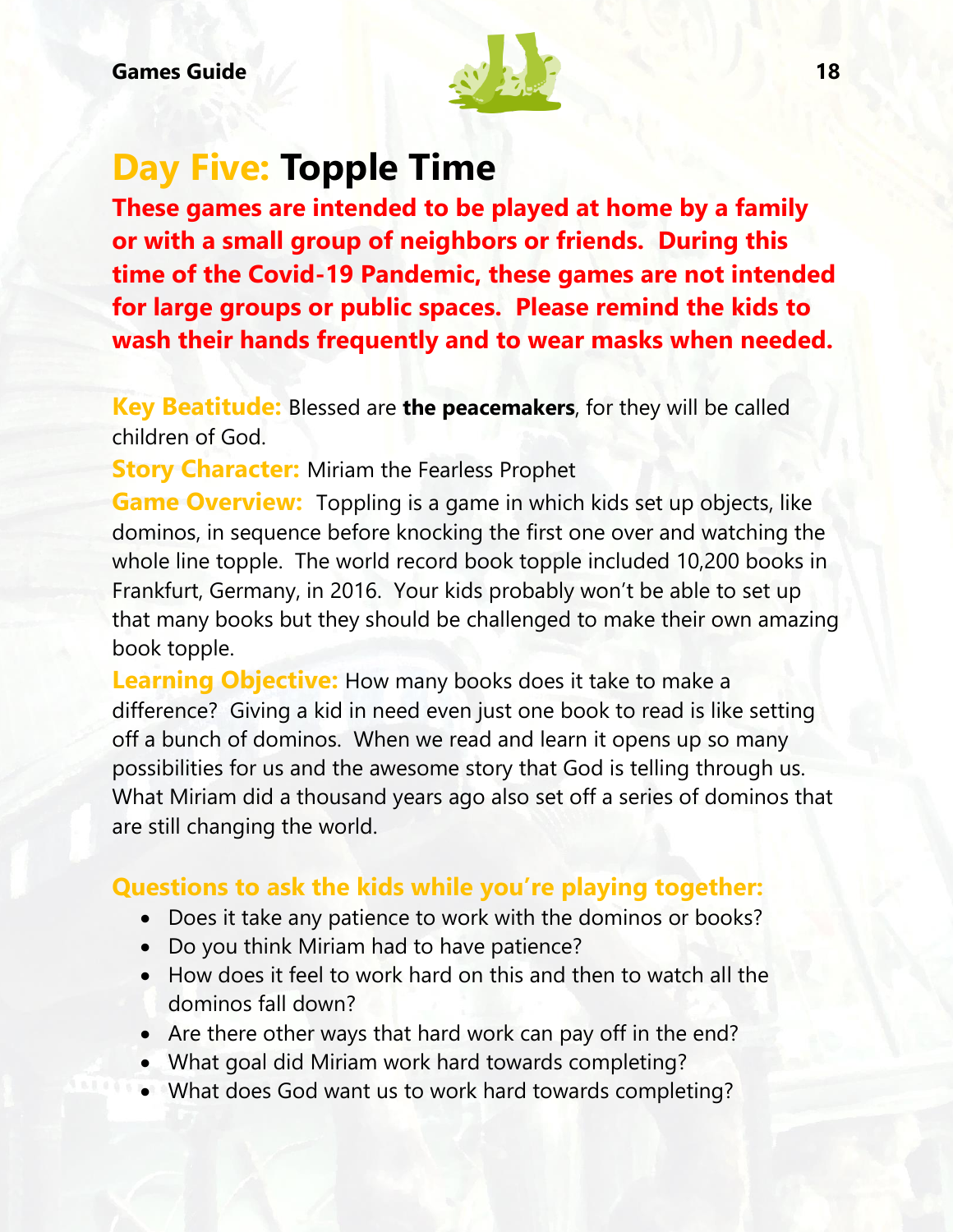

#### **Supplies Needed:**

- 
- Dominos Books (a large assortment)

#### **Game Instructions:**

- 1. Help the kids to set up a basic domino topple and show them how to set it off.
- 2. Give the kids 5-10 minutes to work with dominos, experimenting with different set ups. There are lots of different techniques to use. You can look them up online but here are a few of the basics:

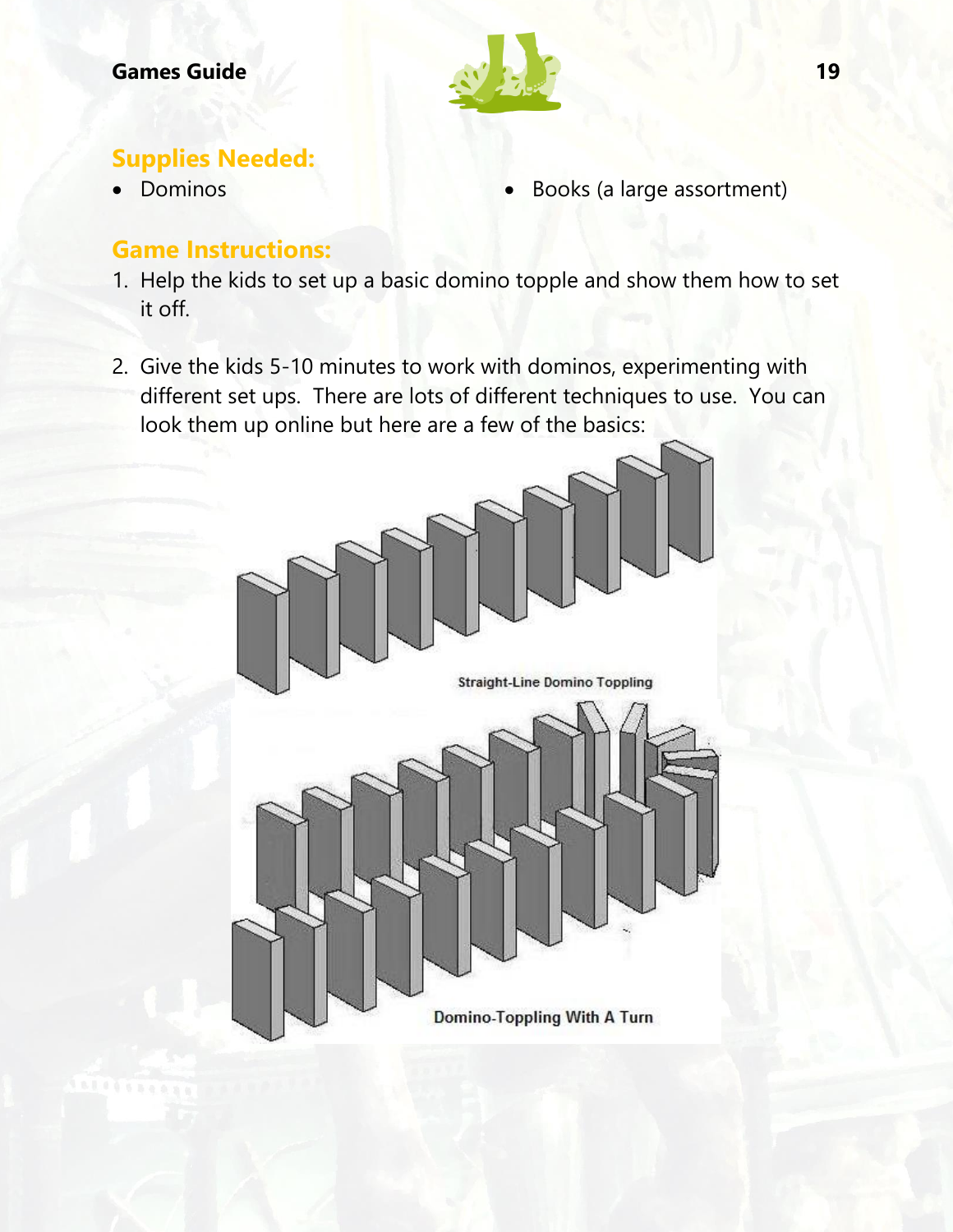



- 3. Give the kids 5-10 more minutes to experiment toppling with books. This is a little bit more challenging as the books are not a uniform size or shape like the dominos. Opening the books slightly helps.
- 4. Challenge the kids to create a topple of the word read. The younger the kids are the more direct help they will need arranging the books and practicing patience until all of the books are in place.



5. Set off your final topple of the word read. You may even want to record a video of your efforts and the final result.